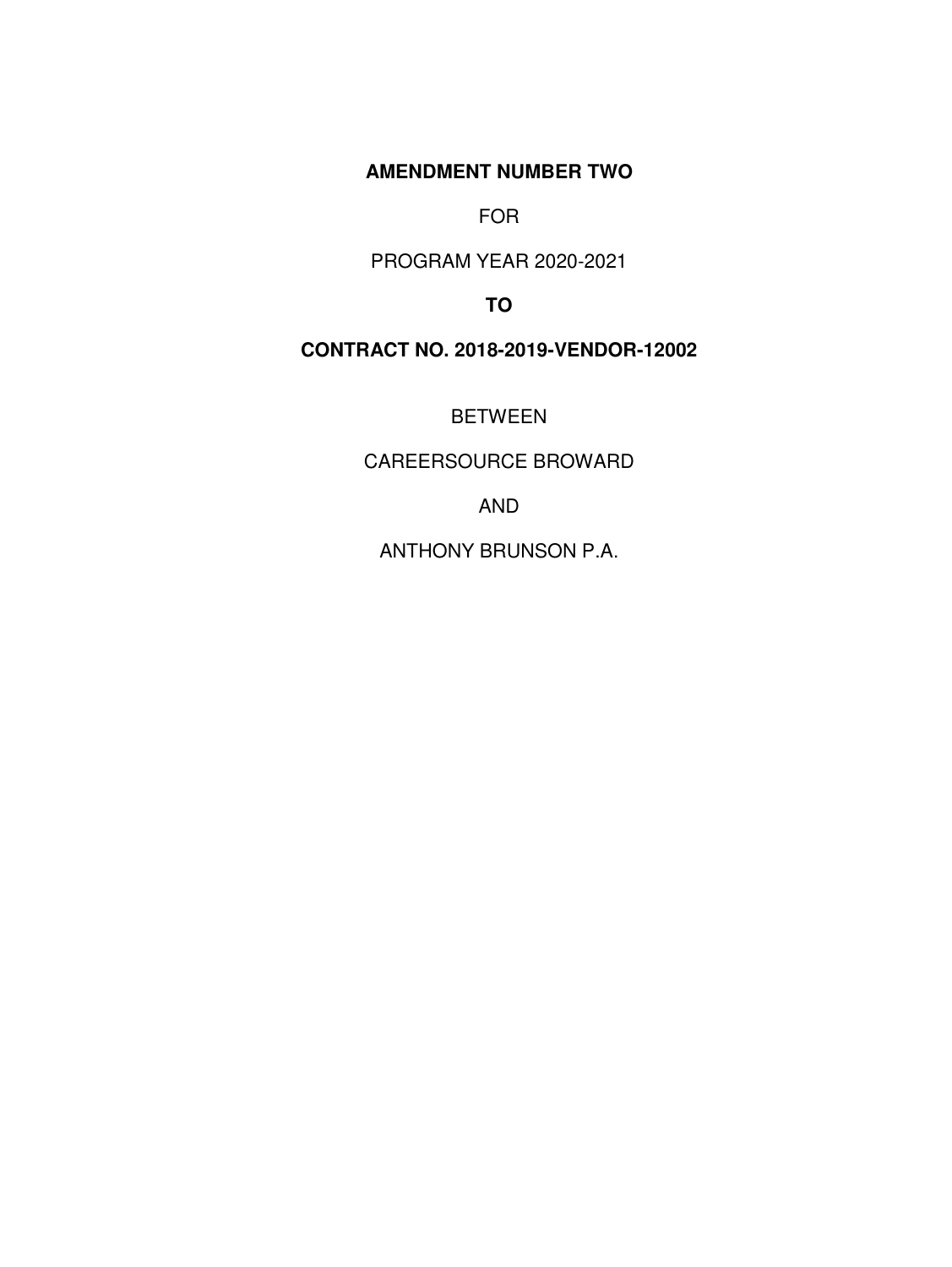## **AMENDMENT NUMBER TWO**

## FOR

## PROGRAM YEAR 2020-2021

## **TO**

## **CONTRACT NO. 2018-2019-VENDOR-12002**

## **BETWEEN**

## CAREERSOURCE BROWARD

## AND

## ANTHONY BRUNSON P.A.

This is Amendment Number Two to the Monitoring Contract entered into the  $5<sup>th</sup>$ day of October, 2018 by and between, CAREERSOURCE BROWARD, (CSBD), the administrative entity for the Broward Workforce Development Board (BWBD), Inc., a not-for-profit corporation organized under the laws of the State of Florida and for the CareerSource Broward Council of Elected Officials and ANTHONY BRUNSON P.A., hereinafter referred to as "Contractor,".

WITNESSETH THAT:

 WHEREAS, CSBD has entered into an Contract with the Governor of the State of Florida for grants for the execution and implementation of programs for economically disadvantaged individuals, adults and dislocated workers; AND

WHEREAS, CSBD has entered into an Contract with Contractor to provide for the fiscal and program monitoring of CareerSource Broward and its service providers; AND

WHEREAS, the Contract is scheduled to expire on September 30, 2020; AND

 WHEREAS, an extension of the Contract was approved by the CareerSource Broward governing boards at their July 23, 2020 meeting for an additional one (1) year term;

NOW THEREFORE, in consideration of the premises and the mutual covenants and obligations herein contained, and subject to the terms and conditions hereinafter stated, the parties hereto agree to amend Contractor's Monitoring Contract as follows: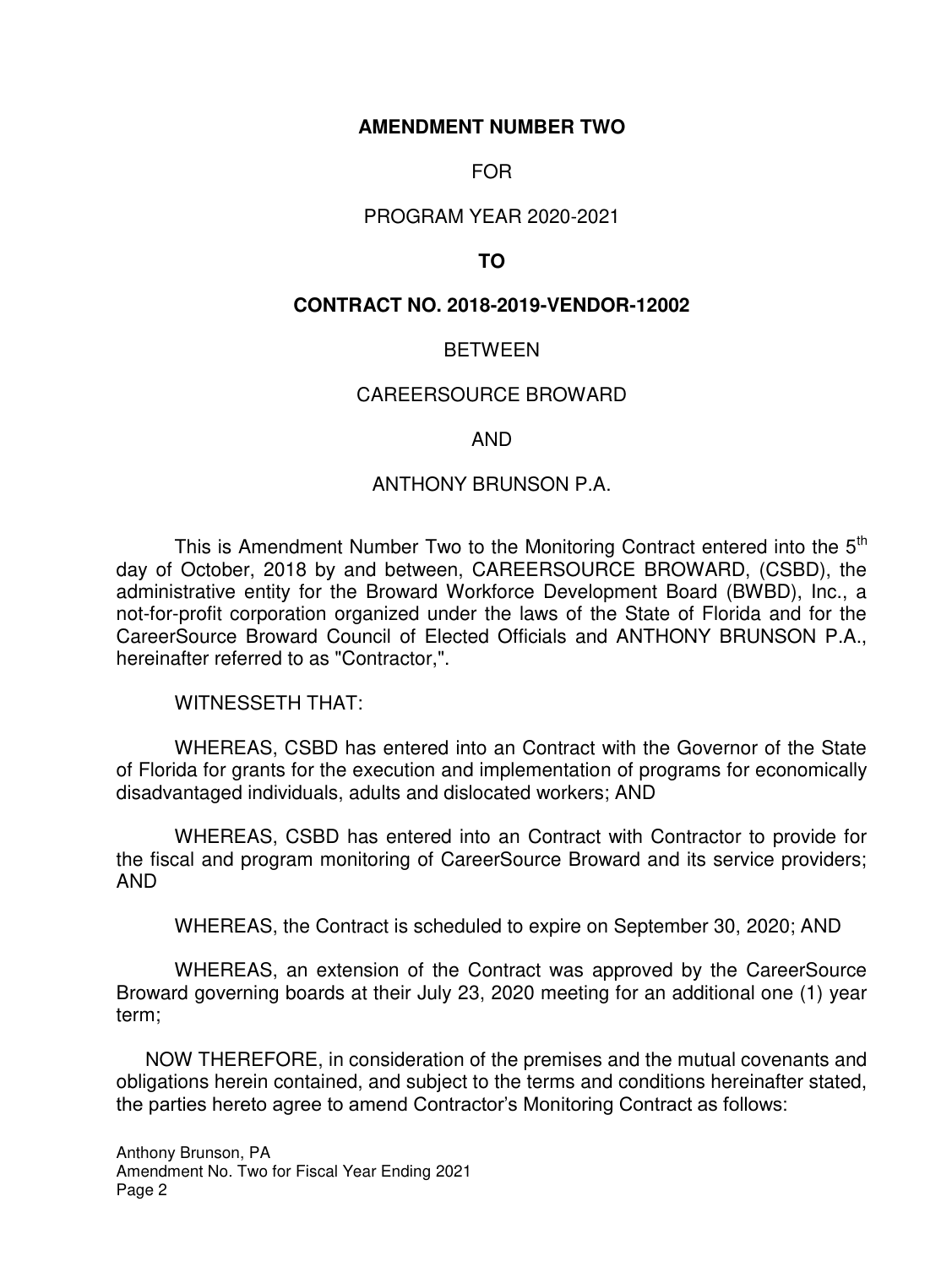- 1. References in the Contract to the year 2018 shall now be amended to read 2020. Paragraphs may be renumbered where no other change is made to the language without any special demarcation.
- 2. Article 3, Term, 3.1, shall be amended to read:

This Agreement shall commence on the date that this instrument is fully executed by both parties. The term to be encompassed by this audit shall begin with the audit of the fiscal year, which began on October 1, 2019 and which ended on September 30, 2020. This Agreement may be renewed by the CareerSource Broward Council of Elected Officials for two (2) additional one (1) year periods covering expenditures for the CSBD fiscal years ending:

October 1, 2020 – September 30, 2021 October 1, 2021 – September 30, 2022

3. Article 6, Compensation, 6.1, Maximum Fee, is amended to substitute the following paragraph.

> Contractor shall be paid Thirty-three Thousand Dollars (\$33,000.00) for the audit covering the period October 1, 2020 and ending September 30, 2021.

- 4. All provisions of the Contract entered into on October 5, 2018, which are not in conflict with this Amendment, shall continue to be enforced in accordance with the terms and conditions therein.
- 5. This Amendment and all its attachments are made a part of said Contract. The effective date of this Amendment shall be the date on which it has been signed by all parties.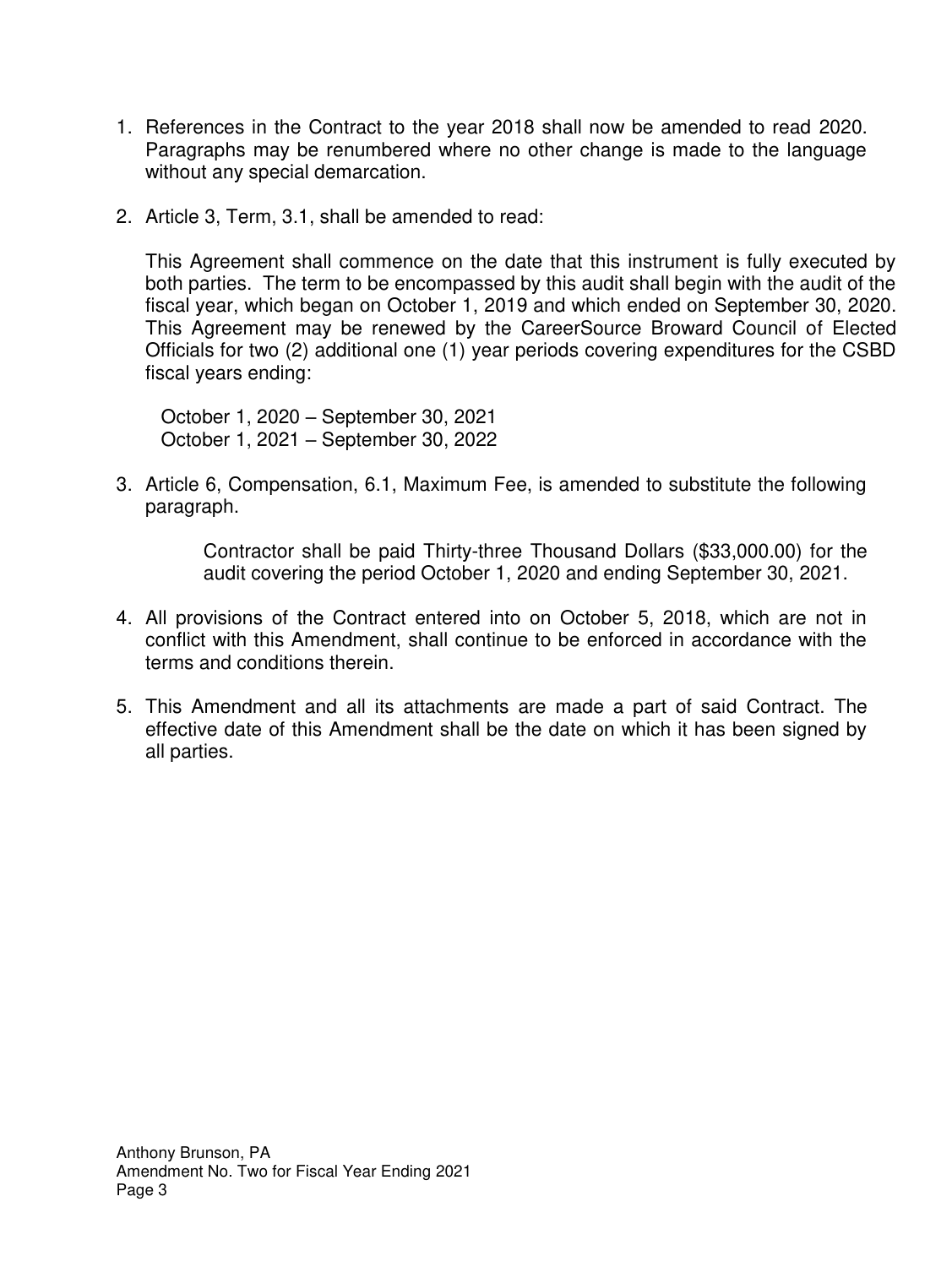## EXECUTION PAGE

IN WITNESS THEREOF, the parties hereto have made and executed this document on the respective dates under each signature:

ANTHONY BRUNSON P.A. by and through its Partner, and CAREERSOURCE BROWARD signing by and through its President/CEO in accordance with the authority vested in her by the CareerSource Broward governing boards on July 23, 2020.

AS TO ANTHONY BRUNSON P.A.:

| WITNESSED BY: aRobinson     |      | anthony brunson                 |
|-----------------------------|------|---------------------------------|
|                             | L.S. | BY:                             |
| Kristy S. Pearson           |      | (Signature)                     |
|                             | L.S. | PRINT NAME: Anthony Brunson     |
|                             |      | TITLE:                          |
|                             |      | DATE:<br>08/24/2020             |
| AS TO CAREERSOURCE BROWARD: |      |                                 |
| <b>WITNESSED BY:</b>        |      |                                 |
| amy Winer                   |      | Carol Hylton                    |
|                             | L.S. | BY:                             |
| Moya Brathwaite             |      | (Signature)                     |
|                             | L.S. | <b>PRINT NAME: Carol Hylton</b> |
|                             |      | TITLE: President/CEO            |
|                             |      | 08/25/2020<br>DATE:             |

Approved as to form by the CareerSource Broward Rochelle J. Daniels General Counsel 2890 West Cypress Creek Road Fort Lauderdale, FL 33309

BY: Rochelle Daniels

 Rochelle J. Daniels General Counsel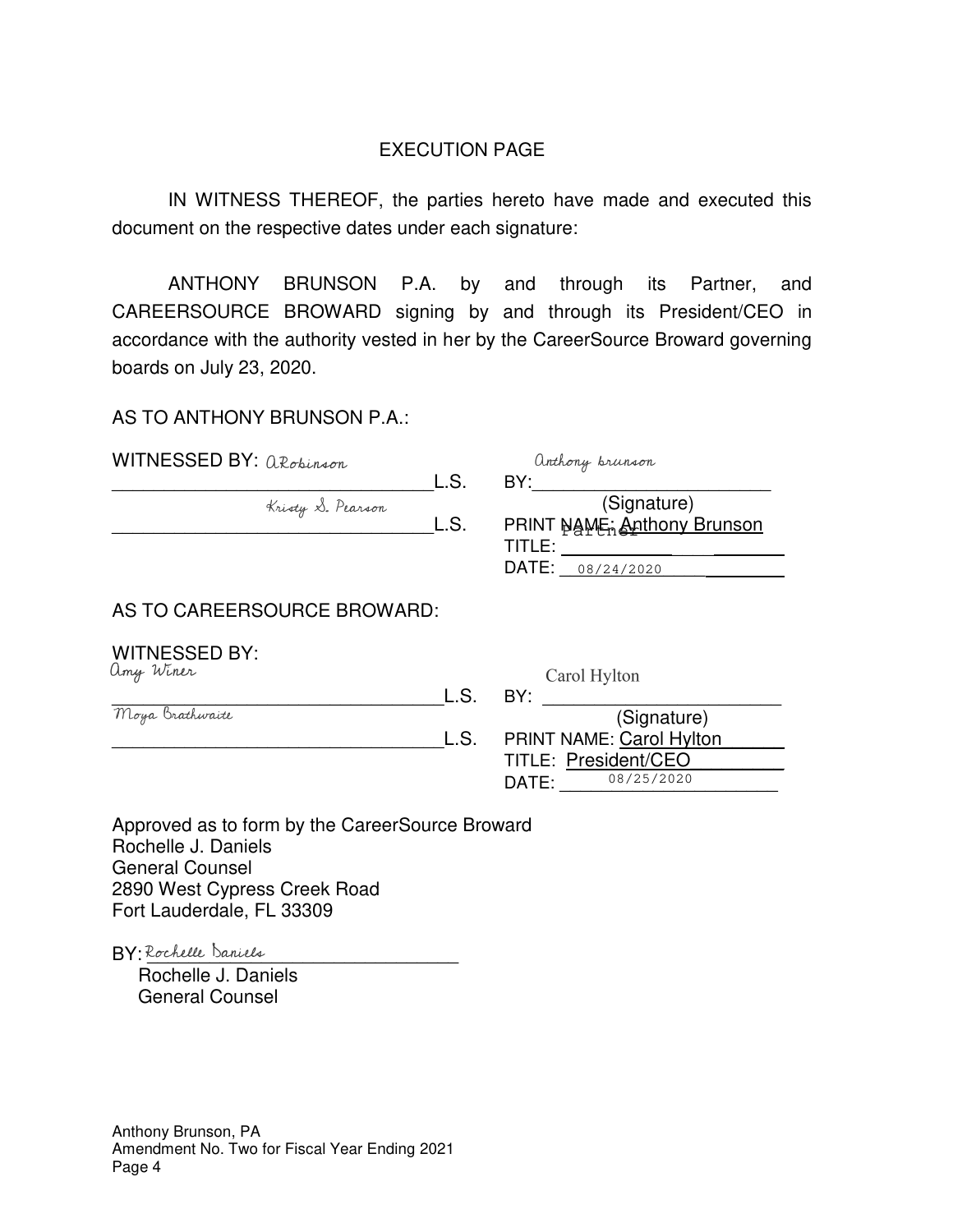## **CİTRIX** RightSignature **S IG N AT U R E C E RT IF I C AT E**



Anthony Brunson P A Amendment Two To No 2018-2019-Vendor-12002 Py 20-21-Rd

anthony\_brunson\_p\_a\_amendment\_two\_to\_no\_2018-2019-vendor-12002\_py\_20-21-rd.pdf

ce853a948f43ed8b7e5a0b2d78e1b085ba1acf02f986e38cbdcd47c2aeac1c53

51568589-3C85-404C-A611-6088B1253B92

#### **TRANSACTION DETAILS DOCUMENT DETAILS**

**Reference Number** 51568589-3C85-404C-A611-6088B1253B92 **Transaction Type** Signature Request **Sent At** 08/24/2020 11:29 EDT **Executed At** 08/25/2020 08:59 EDT **Identity Method** email **Distribution Method** email **Signed Checksum**

#### 11d657baf35941274c8dc178a8a584410bfb36ea37ed1f00ca759c783bfb2a91

**Signer Sequencing** Enabled **Document Passcode** Disabled

## **S IG N E R S**

| <b>Name</b><br>Kristy S. Pearson<br>Email<br>kpearson@abcpasolutions.com<br><b>Signer Sequence</b><br>2<br>Components<br>1    | <b>Status</b><br>signed<br>Multi-factor Digital Fingerprint Checksum<br>blaab2610c31ef569e81069914f648b48447017e4b25b68471e06d929d15f820<br><b>IP Address</b><br>199.44.61.252<br><b>Device</b><br>Chrome via Windows<br><b>Typed Signature</b><br>Kristy S. Pearson<br><b>Signature Reference ID</b><br>C77549C5 | <b>Viewed At</b><br>08/25/2020 08:59 EDT<br><b>Identity Authenticated At</b><br>08/25/2020 08:59 EDT<br><b>Signed At</b><br>08/25/2020 08:59 EDT |
|-------------------------------------------------------------------------------------------------------------------------------|-------------------------------------------------------------------------------------------------------------------------------------------------------------------------------------------------------------------------------------------------------------------------------------------------------------------|--------------------------------------------------------------------------------------------------------------------------------------------------|
| Name<br>Audrey Robinson<br>Email<br>arobinson@abcpasolutions.com<br><b>Signer Sequence</b><br>$\mathbf{1}$<br>Components<br>1 | <b>Status</b><br>signed<br>Multi-factor Digital Fingerprint Checksum<br>99cb132be0dc83d0e9fe8f8c609b1edc2020aee38182064b356c3fad08291aaa<br><b>IP Address</b><br>199.44.61.252<br><b>Device</b><br>Chrome via Windows<br><b>Typed Signature</b><br>aRobinson<br><b>Signature Reference ID</b><br>5592E2EF         | <b>Viewed At</b><br>08/24/2020 15:07 EDT<br><b>Identity Authenticated At</b><br>08/24/2020 15:08 EDT<br><b>Signed At</b><br>08/24/2020 15:08 EDT |
| Name<br>Anthony Brunson<br>Email<br>abrunson@abcpasolutions.com<br><b>Signer Sequence</b><br>$\Omega$<br>Components<br>3      | <b>Status</b><br>signed<br>Multi-factor Digital Fingerprint Checksum<br>52e0155521175190ee4720f0982439de2d2e4e30cffc66d7e72e91a8aeb94ca2<br><b>IP Address</b><br>199.44.61.252<br><b>Device</b><br>Chrome via Windows<br><b>Typed Signature</b>                                                                   | <b>Viewed At</b><br>08/24/2020 14:45 EDT<br><b>Identity Authenticated At</b><br>08/24/2020 14:47 EDT<br><b>Signed At</b><br>08/24/2020 14:47 EDT |

**Document Name**

**Original Checksum**

**Filename**

**Pages** 4 pages **Content Type** application/pdf **File Size** 155 KB

**SIGNER E-SIGNATURE EVENTS**

**Signature Reference ID** BD25FF52

anthony brunson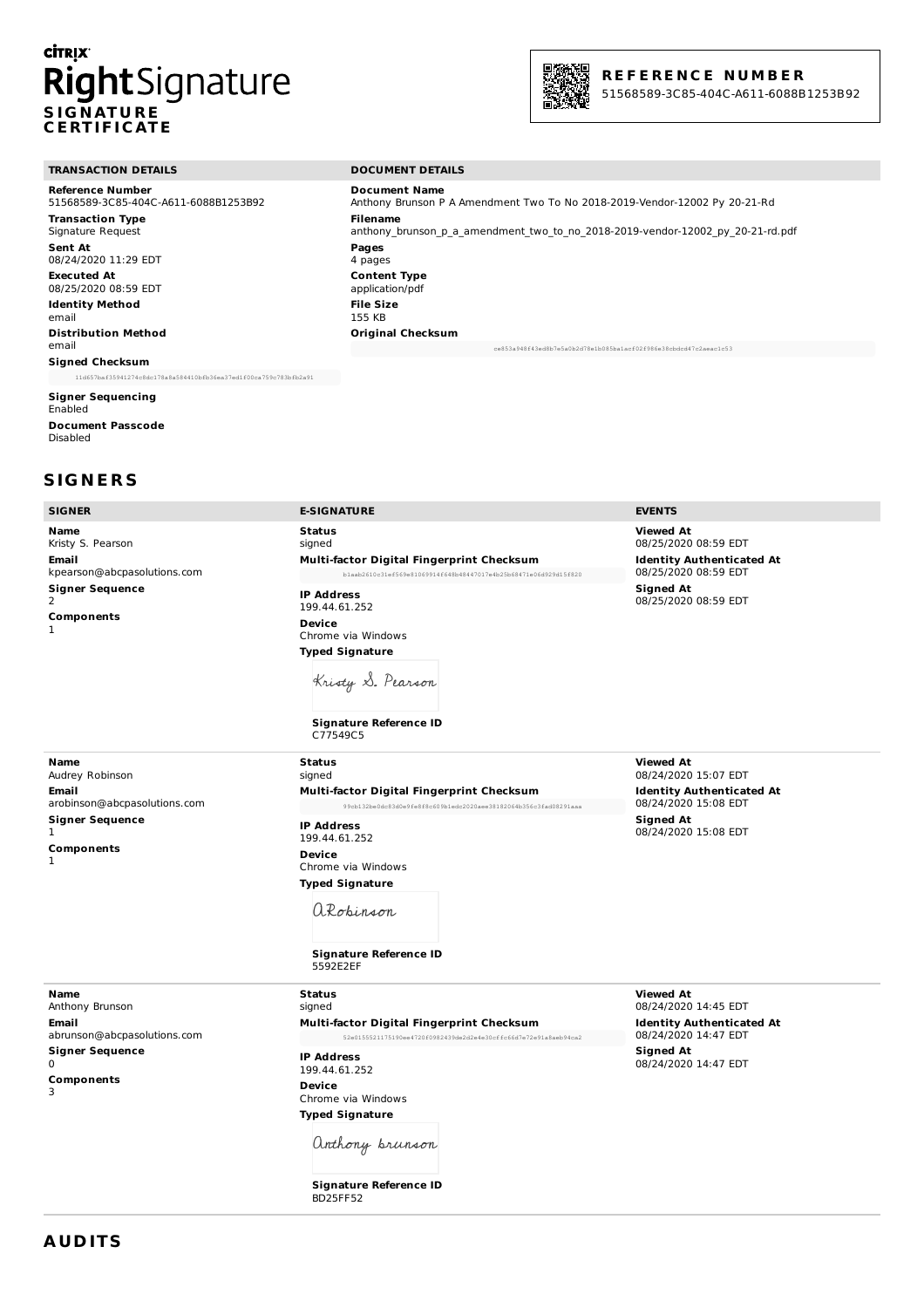| <b>TIMESTAMP</b>     | <b>AUBIT</b>                                                                                                                                                                                                     |
|----------------------|------------------------------------------------------------------------------------------------------------------------------------------------------------------------------------------------------------------|
|                      |                                                                                                                                                                                                                  |
| 08/25/2020 08:59 EDT | Kristy S. Pearson (kpearson@abcpasolutions.com) signed the document on Chrome via Windows from 199.44.61.252.                                                                                                    |
| 08/25/2020 08:59 EDT | Kristy S. Pearson (kpearson@abcpasolutions.com) authenticated via email on Chrome via Windows from 199.44.61.252.                                                                                                |
| 08/25/2020 08:59 EDT | Kristy S. Pearson (kpearson@abcpasolutions.com) viewed the document on Chrome via Windows from 199.44.61.252.                                                                                                    |
| 08/25/2020 08:58 EDT | Kristy S. Pearson (kpearson@abcpasolutions.com) was emailed a link to sign.                                                                                                                                      |
| 08/25/2020 08:58 EDT | Moya Brathwaite (mbrathwaite@careersourcebroward.com) modified a signer email for<br>'anthony brunson p a amendment two to no 2018-2019-vendor-12002 py 20-21-rd.pdf' on Chrome via Windows from<br>67.23.70.69. |
| 08/25/2020 08:58 EDT | Moya Brathwaite (mbrathwaite@careersourcebroward.com) modified the email for Kristy S. Pearson to<br>'kpearson@abcpasolutions.com'.                                                                              |
| 08/24/2020 15:08 EDT | Audrey Robinson (arobinson@abcpasolutions.com) signed the document on Chrome via Windows from 199.44.61.252.                                                                                                     |
| 08/24/2020 15:08 EDT | Kristy S. Pearson (kpearson@abcsolutions.com) was emailed a link to sign.                                                                                                                                        |
| 08/24/2020 15:08 EDT | Audrey Robinson (arobinson@abcpasolutions.com) authenticated via email on Chrome via Windows from 199.44.61.252.                                                                                                 |
| 08/24/2020 15:07 EDT | Audrey Robinson (arobinson@abcpasolutions.com) viewed the document on Chrome via Windows from 199.44.61.252.                                                                                                     |
| 08/24/2020 14:47 EDT | Audrey Robinson (arobinson@abcpasolutions.com) was emailed a link to sign.                                                                                                                                       |
| 08/24/2020 14:47 EDT | Anthony Brunson (abrunson@abcpasolutions.com) signed the document on Chrome via Windows from 199.44.61.252.                                                                                                      |
| 08/24/2020 14:47 EDT | Anthony Brunson (abrunson@abcpasolutions.com) authenticated via email on Chrome via Windows from 199.44.61.252.                                                                                                  |
| 08/24/2020 14:45 EDT | Anthony Brunson (abrunson@abcpasolutions.com) viewed the document on Chrome via Windows from 199.44.61.252.                                                                                                      |
| 08/24/2020 14:44 EDT | Anthony Brunson (abrunson@abcpasolutions.com) viewed the document on Chrome via Windows from 199.44.61.252.                                                                                                      |
| 08/24/2020 14:43 EDT | Anthony Brunson (abrunson@abcpasolutions.com) viewed the document on Chrome via Windows from 199.44.61.252.                                                                                                      |
| 08/24/2020 13:12 EDT | Anthony Brunson (abrunson@abcpasolutions.com) viewed the document on Chrome via Windows from 199.44.61.252.                                                                                                      |
| 08/24/2020 11:29 EDT | Anthony Brunson (abrunson@abcpasolutions.com) was emailed a link to sign.                                                                                                                                        |
| 08/24/2020 11:29 EDT | Moya Brathwaite (mbrathwaite@careersourcebroward.com) created document<br>'anthony brunson p a amendment two to no 2018-2019-vendor-12002 py 20-21-rd.pdf' on Chrome via Windows from<br>67.23.70.69.            |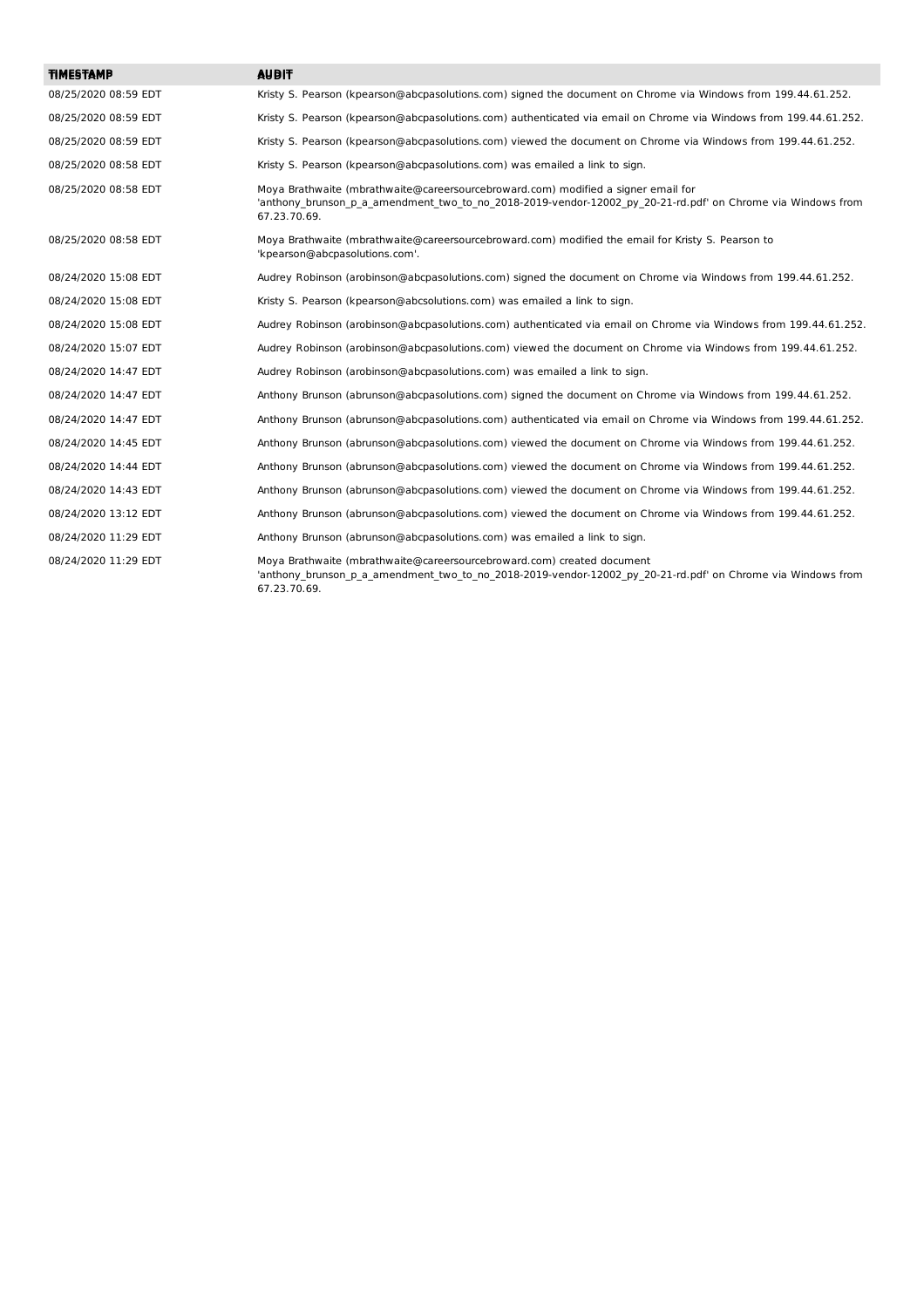# **CİTRIX S IG N AT U R E C E RT IF I C AT E**



| <b>TRANSACTION DETAILS</b>                                       | <b>DOCUMENT DETAILS</b>                                                                                                                      |  |
|------------------------------------------------------------------|----------------------------------------------------------------------------------------------------------------------------------------------|--|
| <b>Reference Number</b><br>BBC4ADDB-75E3-4755-977B-268C1447AB95  | <b>Document Name</b><br>Partially Executed-Anthony Brunson Pa Amendment Two To No 2018-2019-Vendor-12002 Py 20-21-With-Signed<br>Certificate |  |
| <b>Transaction Type</b><br>Signature Request                     | <b>Filename</b>                                                                                                                              |  |
| <b>Sent At</b><br>08/25/2020 09:43 EDT                           | partially executed-anthony brunson pa amendment two to no 2018-2019-vendor-12002 py 20-21-with-<br>signed certificate.pdf                    |  |
| <b>Executed At</b><br>08/25/2020 09:52 EDT                       | Pages<br>6 pages                                                                                                                             |  |
| <b>Identity Method</b><br>email                                  | <b>Content Type</b><br>application/pdf                                                                                                       |  |
| <b>Distribution Method</b><br>email                              | File Size<br>172 KB                                                                                                                          |  |
| <b>Signed Checksum</b>                                           | <b>Original Checksum</b>                                                                                                                     |  |
| f599b1c632aedd691790f0f74f9667cc639a947b81e4ec18984973a2fa442621 | 211b96924527ab2757ae7d7eabbb88772c04fc979e5f1bb2f6990adbbce07856                                                                             |  |

#### **Signer Sequencing**

Enabled **Document Passcode** Disabled

### **S IG N E R S**

| <b>SIGNER</b>                                                                                     | <b>E-SIGNATURE</b>                                                                                                                                         | <b>EVENTS</b>                                            |
|---------------------------------------------------------------------------------------------------|------------------------------------------------------------------------------------------------------------------------------------------------------------|----------------------------------------------------------|
| <b>Name</b><br>Amy Winer                                                                          | <b>Status</b><br>signed                                                                                                                                    | <b>Viewed At</b><br>08/25/2020 09:52 EDT                 |
| <b>Email</b><br>awiner@careersourcebroward.com                                                    | Multi-factor Digital Fingerprint Checksum<br>6ff810ad5de5c6221a0118a196d776e5570acc3c7e6f5a1b904f1f50198172b1                                              | <b>Identity Authenticated At</b><br>08/25/2020 09:52 EDT |
| <b>Signer Sequence</b><br>1<br>Components                                                         | <b>IP Address</b><br>67.23.70.69<br><b>Device</b><br>Internet Explorer via Windows<br><b>Typed Signature</b><br>amy Winer<br><b>Signature Reference ID</b> | <b>Signed At</b><br>08/25/2020 09:52 EDT                 |
|                                                                                                   | 4B61B4A7                                                                                                                                                   |                                                          |
| <b>Name</b><br>Carol Hylton                                                                       | <b>Status</b><br>signed                                                                                                                                    | <b>Viewed At</b><br>08/25/2020 09:48 EDT                 |
| <b>Email</b><br>chylton@careersourcebroward.com<br><b>Signer Sequence</b><br>0<br>Components<br>2 | Multi-factor Digital Fingerprint Checksum<br>6aab89ce14431f6802276048a3f4e0c8f4d90a8f00202fb5c78ac8aa0c2d23e2                                              | <b>Identity Authenticated At</b><br>08/25/2020 09:50 EDT |
|                                                                                                   | <b>IP Address</b><br>67.23.70.69                                                                                                                           | <b>Signed At</b><br>08/25/2020 09:50 EDT                 |
|                                                                                                   | <b>Device</b><br>Chrome via Windows                                                                                                                        |                                                          |
|                                                                                                   | <b>Typed Signature</b>                                                                                                                                     |                                                          |

Carol Hylton

**Signature Reference ID** 45E7A86F

### **A UD ITS**

| <b>TIMESTAMP</b>     | <b>AUDIT</b>                                                                                                             |
|----------------------|--------------------------------------------------------------------------------------------------------------------------|
| 08/25/2020 09:52 EDT | Amy Winer (awiner@careersourcebroward.com) signed the document on Internet Explorer via Windows from 67.23.70.69.        |
| 08/25/2020 09:52 EDT | Amy Winer (awiner@careersourcebroward.com) authenticated via email on Internet Explorer via Windows from<br>67.23.70.69. |
| 08/25/2020 09:52 EDT | Amy Winer (awiner@careersourcebroward.com) viewed the document on Internet Explorer via Windows from 67.23.70.69.        |
| 08/25/2020 09:50 EDT | Amy Winer (awiner@careersourcebroward.com) was emailed a link to sign.                                                   |
| 08/25/2020 09:50 EDT | Carol Hylton (chylton@careersourcebroward.com) signed the document on Chrome via Windows from 67.23.70.69.               |
| 08/25/2020 09:50 EDT | Carol Hylton (chylton@careersourcebroward.com) authenticated via email on Chrome via Windows from 67.23.70.69.           |
| 08/25/2020 09:48 EDT | Carol Hylton (chylton@careersourcebroward.com) viewed the document on Chrome via Windows from 67.23.70.69.               |
| 08/25/2020 09:48 EDT | Carol Hylton (chylton@careersourcebroward.com) viewed the document on Chrome via Windows from 67.23.70.69.               |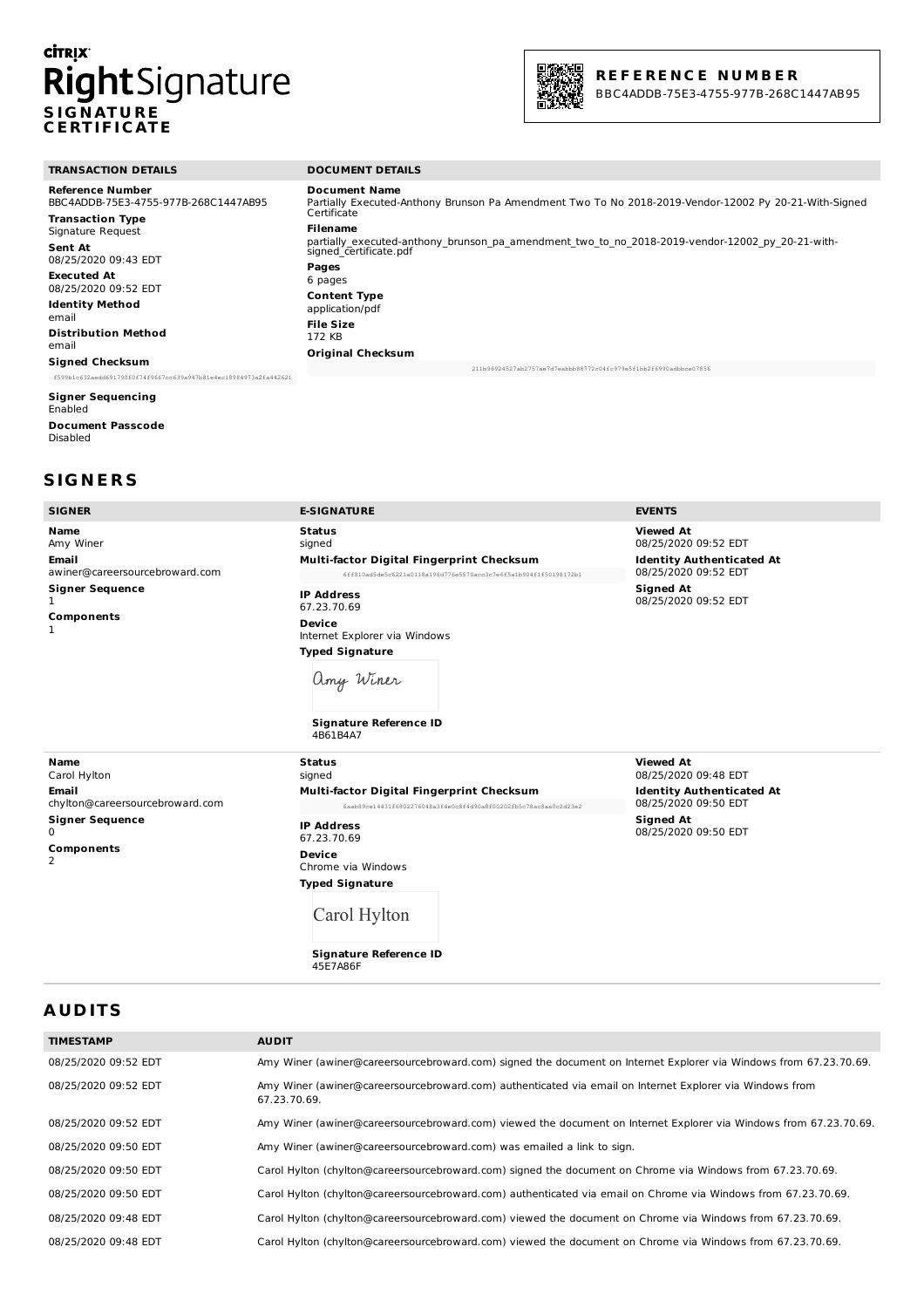#### **TIMESTAMP AUDIT**

08/25/2020 09:48 EDT Carol Hylton (chylton@careersourcebroward.com) viewed the document on Chrome via Windows from 67.23.70.69.

08/25/2020 09:43 EDT Carol Hylton (chylton@careersourcebroward.com) was emailed a link to sign.

08/25/2020 09:43 EDT Moya Brathwaite (mbrathwaite@careersourcebroward.com) created document 'partially\_executedanthony\_brunson\_pa\_amendment\_two\_to\_no\_2018-2019-vendor-12002\_py\_20-21-with-signed\_certificate.pdf' on Chrome via Windows from 67.23.70.69.